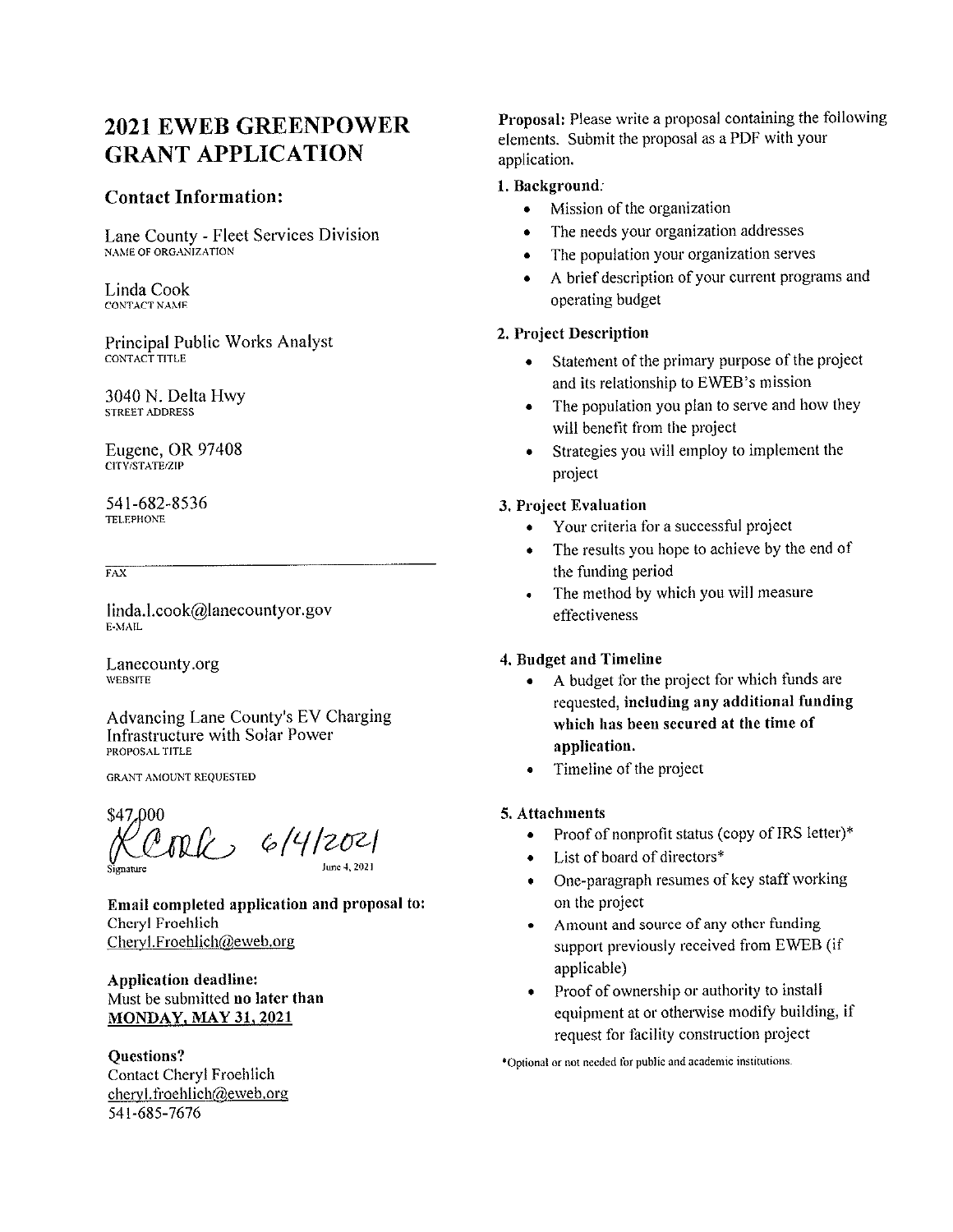

# LANE COUNTY FLEET SERVICES

Advancing Lane County's EV Charging Infrastructure

# 2021 EWEB GREENPOWER GRANT APPLICATION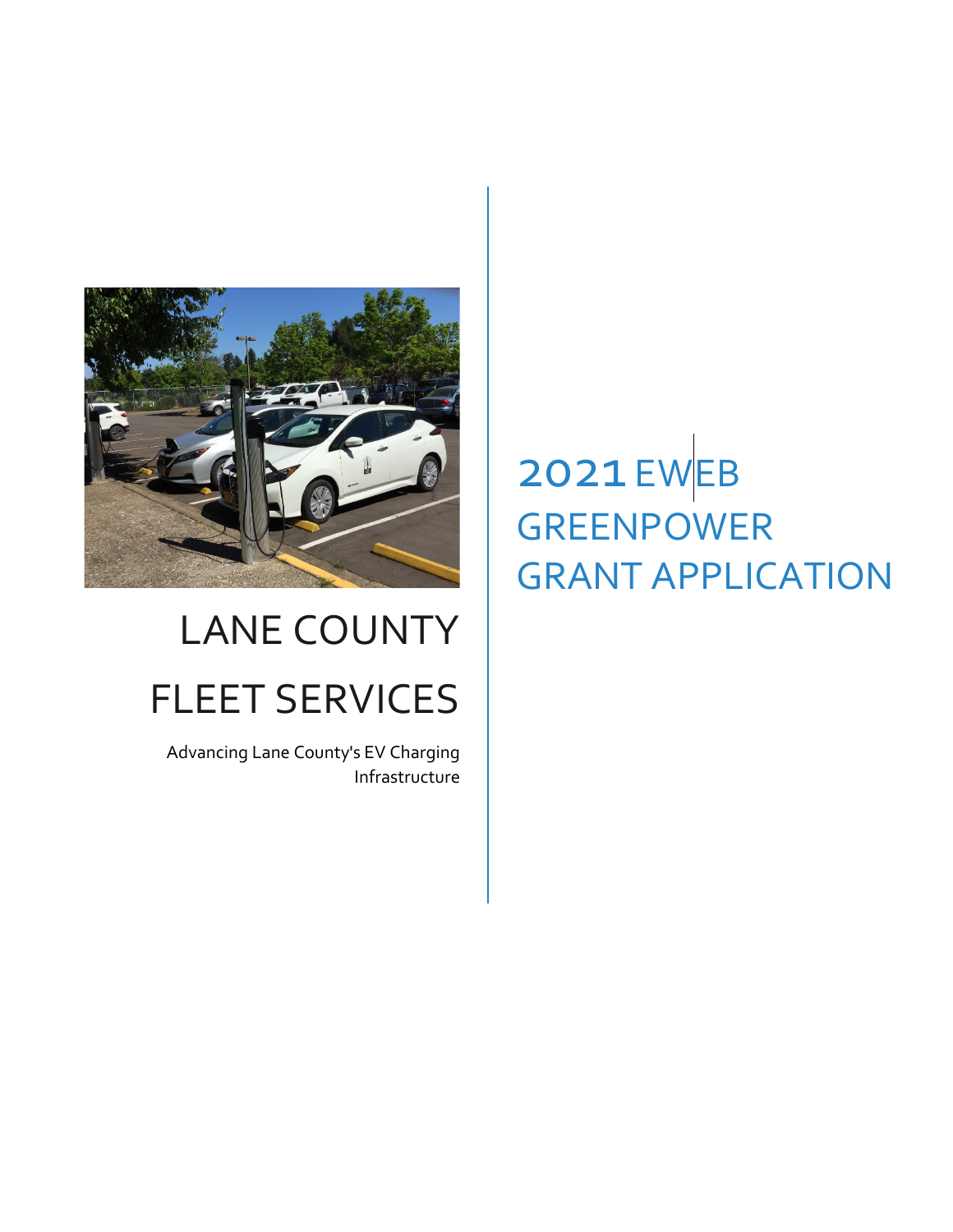# **Table of Contents**

| 1. |  |
|----|--|
|    |  |
|    |  |
|    |  |
|    |  |
| 2. |  |
|    |  |
|    |  |
|    |  |
| 3. |  |
|    |  |
|    |  |
|    |  |
|    |  |
|    |  |
|    |  |
|    |  |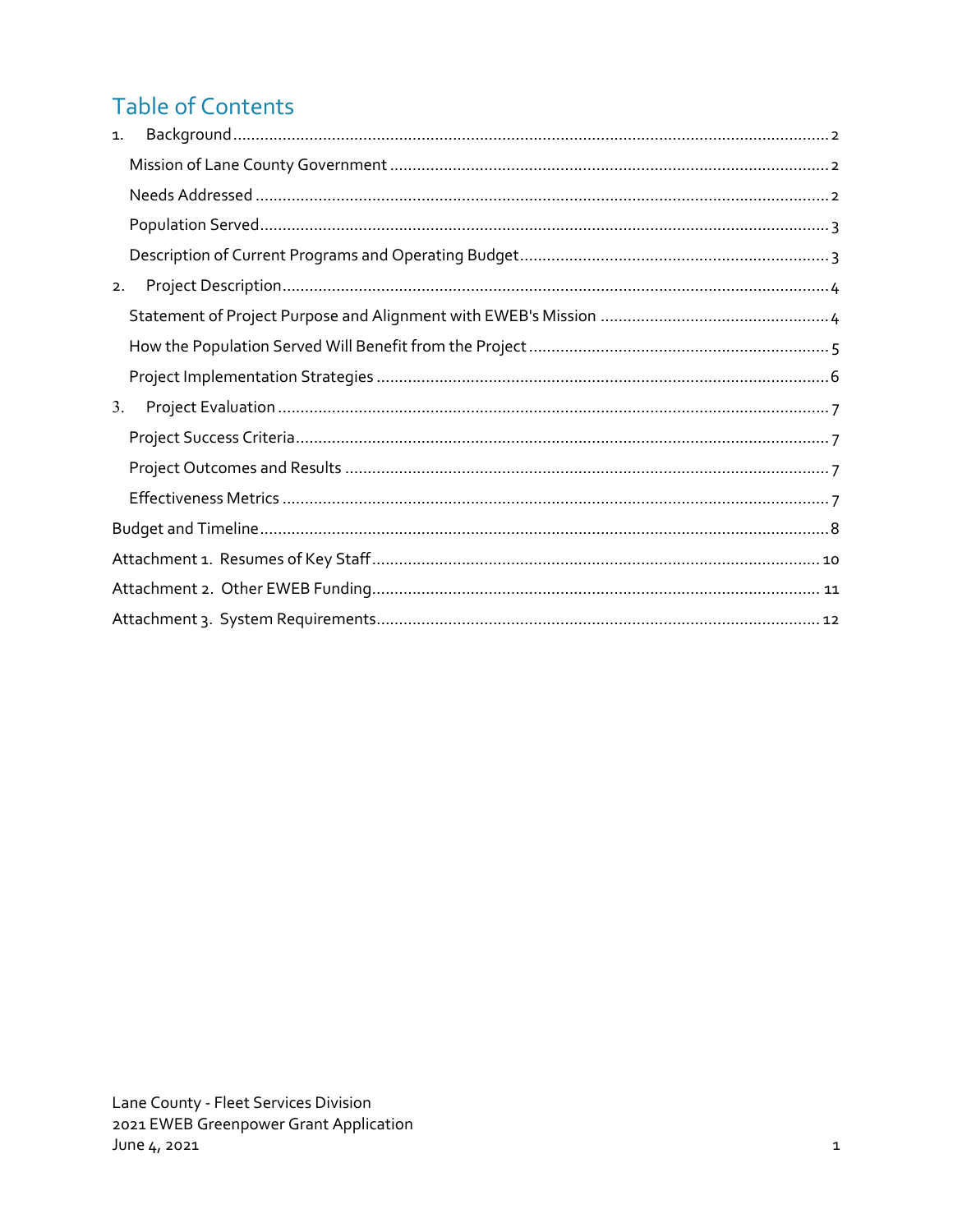## <span id="page-3-0"></span>1. Background

## <span id="page-3-1"></span>Mission of Lane County Government

Lane County Government's mission is **to be recognized as the best county in which to live, work and play**. In pursuit of this vision, Lane County's mission is **to responsibly manage available resources to deliver vital, community-centered services with passion, drive and focus.** The County places people and partnerships at the center their strategic priorities, which are:

- $\triangleright$  Safe, Healthy County
- Vibrant Communities
- $\triangleright$  Robust Infrastructure



**This grant application is submitted by the Fleet Services Division** of Lane County government. Fleet Services is responsible for providing a modern, well-equipped vehicle and equipment fleet that is maintained and utilized at the lowest reasonable cost while minimizing environmental impacts. Fleet Services owns and manages **390** light-duty vehicles that are either assigned to a pool or, to specific personnel for carrying out their duties. The Division's Electric Vehicle policy calls for continued efficiency and greater reduction of its greenhouse gas emissions in alignment with the Board of County Commissioner's Climate Action Plan. To that end, the County aims replace **200** of these vehicles with fully electric vehicles by the year **2030**.

This grant application seeks EWEB Greenpower Grant funding to help offset the cost of a solar powered charging station to support the County's transition away from gas-powered vehicles to electric vehicles.

#### <span id="page-3-2"></span>Needs Addressed

Considering the breadth of County Government services - which at a high level include but, are not limited to: *Assessment & Taxation, District Attorney's Office, Emergency Management, Health & Human Services, Public Works, Waste Management and, the Sheriff's Office* - this grant application zooms-in on the needs addressed by the **Fleet Services Division** embedded in the Public Works department as the primary applicant. Fleet Services' electric vehicle policy applies to the following government functions, that are carried out by various County departments and, by employees who drive county-owned vehicles to ensure smooth functioning operations.

**Parks (various locations) -** provide quality of life, encourage health of families and youth and, support economic well-being through increased values for private properties close to parks.

**Lane Events Center (aka Fair Grounds)** - In addition to the many revenue generating events held year round to provide pleasure for residents and tourists, the Events Center has served in equal measure during times of crisis. To name just a few examples, the buildings and grounds have been used for emergency vaccination clinics, animal evacuation shelters, as a disaster resource center, a warming center and a "shelter-in-place" site for the un-housed and, hosting Lane County Circuit Court proceedings to accommodate social distancing during COVID.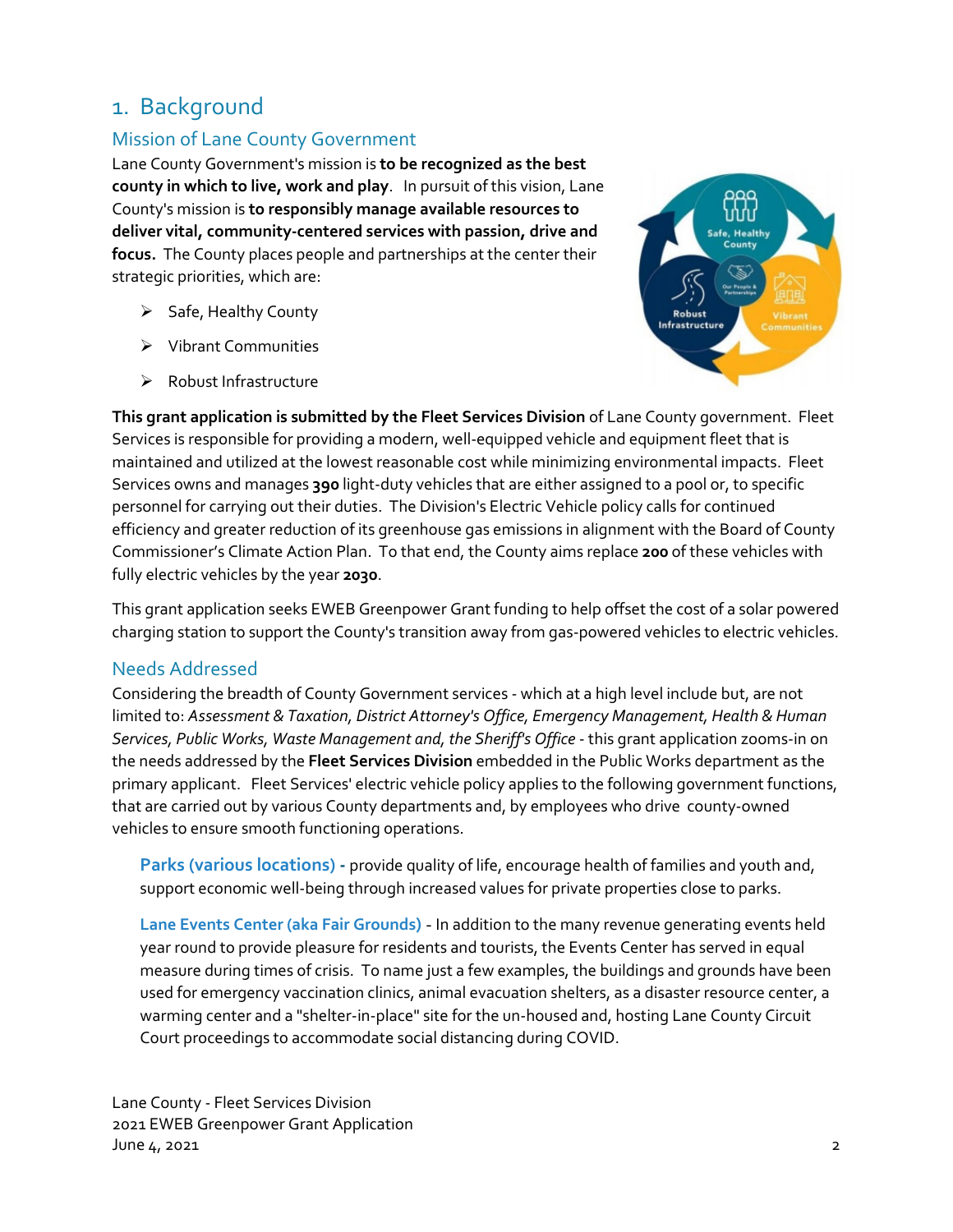**Public Health (various locations)** - is responsible for promoting healthy lifestyles, researching disease and injury prevention, and detecting, preventing and responding to infectious diseases.

**Parole & Probation (downtown Eugene)** - allows offenders to reside in the community rather than in jail or prison and, aims to reintroduce offenders as productive community members.

**Public Service Building (downtown Eugene)** - The Public Service Building is one of the largest County-owned buildings at 151,325 square feet, and currently houses County Administration Offices, Assessment and Taxation, Developmental Disabilities Services, Technology Services, the County Clerk's Office and, the Circuit Court's jury assembly room.

**Behavioral Health (MLK Blvd)** - promotes mental health, resilience and wellbeing; provides a broad array of services and programs including include treatment for children, families, and adults through a variety of programs focusing on mental health issues.

**Juvenile Justice Center (MLK Blvd) -** aims to reduce juvenile crime through coordinated prevention and intervention programs that hold justice-involved youth appropriately accountable; provides restorative, rehabilitative and treatment services for youth and their families using evidence based best practices and data driven decision making; promotes healthy family interactions; prevents, reduces, and resolves family conflict; protects victims' rights during all phases of Court proceedings; and safeguards our communities.

**Developmental Disabilities (downtown Eugene) -** Developmental disabilities represents limitations in function resulting from disorders of the developing nervous system. These limitations manifest during infancy or childhood as delays in reaching developmental milestones or as lack of function in one or multiple domains, including cognition, motor performance, vision, hearing and speech, and behavior.

#### <span id="page-4-0"></span>Population Served

Lane County is the fourth most populous county in Oregon with a population of approximately 370,000 dispersed throughout twelve cities and thirty five rural areas. It is estimated that over 270,000 people live in cities and over 100,000 people live in rural areas.

Geographically, Lane County spans 4,722 square miles (approximately 50 miles north-south and 115 miles east-west). The primary highways are I-5, Hwy 101, Hwy 126, and Hwy 58 and, those highways traverse a diverse range of terrain including the Pacific Ocean coastline, the Willamette Valley, and the Cascade Range foothills.

## <span id="page-4-1"></span>Description of Current Programs and Operating Budget

The Fleet Services' budget is in Lane County's Motor and Equipment Pool Fund 619 which is an Internal Service Fund. (The County uses Internal Service Funds to account for its self-insurance and employee benefits activities, motor pool operations, intergovernmental services activities, information services and computer replacement activities.) The Motor and Equipment Pool Fund covers the cost of vehicles and equipment used by County departments. The payments to this fund are for vehicle operation and maintenance, as well as vehicle replacement.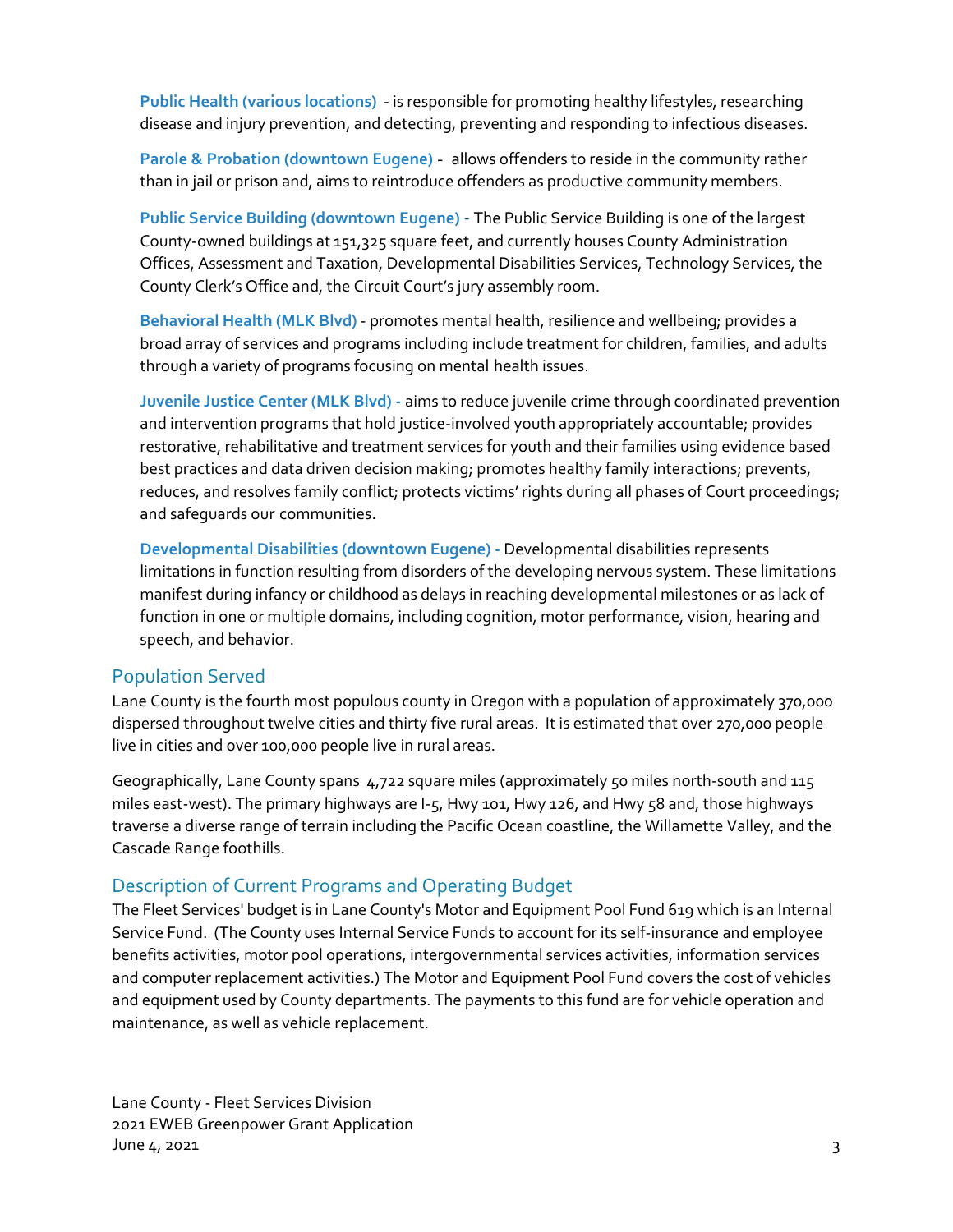The proposed project for this application is **the purchase and installation of a solar powered electric vehicle charging station to be located in downtown Eugene for use by County personnel and the general public.** As the County transitions to an electric vehicle fleet , the supporting vehicle charging infrastructure requires a substantial up-front investment that is initially more costly than maintaining the status quo of a gas-powered fleet.

The Fleet Services Division has a **budget of** \$**300,000** to install vehicle charging stations at **8 locations** throughout Lane County. The County commissioned a study by Systems West Engineers to estimate construction costs only for installing the EV charging stations. That information, coupled with additional cost estimates for charging equipment, hardware and software; utility connection costs; permitting; contractor mark ups and; contingencies, depicts a **total cost estimate of \$383,160**. Lane County is using the projected funding gap as motivation to pursue grant opportunities to nonetheless, move the project forward with a focus on innovative solutions with payback assurances. This application **requests \$47,000 from EWEB's Greenpower Grant Program** to help defray the overall project cost The upfront investment will provide payback assurances over time and help Fleet Services accomplish its mission within budget.

## <span id="page-5-0"></span>2. Project Description

### <span id="page-5-1"></span>Statement of Project Purpose and Alignment with EWEB's Mission

Lane County proposes a shared purpose project with EWEB to purchase a transportable, grid independent and 100% sustainable EV Charging station to be located in the County-owned parking lot adjacent to the Public Service Building on 7th Avenue and Pearl Street in downtown Eugene. The charging station will be available to both County personnel and the general public.

The proposed project is consistent with EWEB's Greenpower goals and will:

- $\checkmark$  Protect the environment through clean power generation
- $\checkmark$  Support a local solar energy project by investing in a solar powered EV charging station.
- $\checkmark$  Invest in the local economy by making it possible for those who own businesses or work downtown to have convenient access to EV charging.
- $\checkmark$  Support a project that advances renewable energy for Lane County's vehicle fleet.



A common concern among consumers and fleet owners considering the purchase of electric vehicles is convenient access to charging stations. For most drivers, this starts with [charging at home](https://afdc.energy.gov/fuels/electricity_charging_home.html) or at workplace fleet facilities. Lane County believes that providing high-visibility charging stations near [workplaces,](https://afdc.energy.gov/fuels/electricity_charging_workplace.html) multi-unit residences (where dwellers do not have access to dedicated garages with their own chargers) and [public destinations](https://afdc.energy.gov/fuels/electricity_charging_public.html) will demonstrate the local government's support of electric vehicles and the needed charging infrastructure.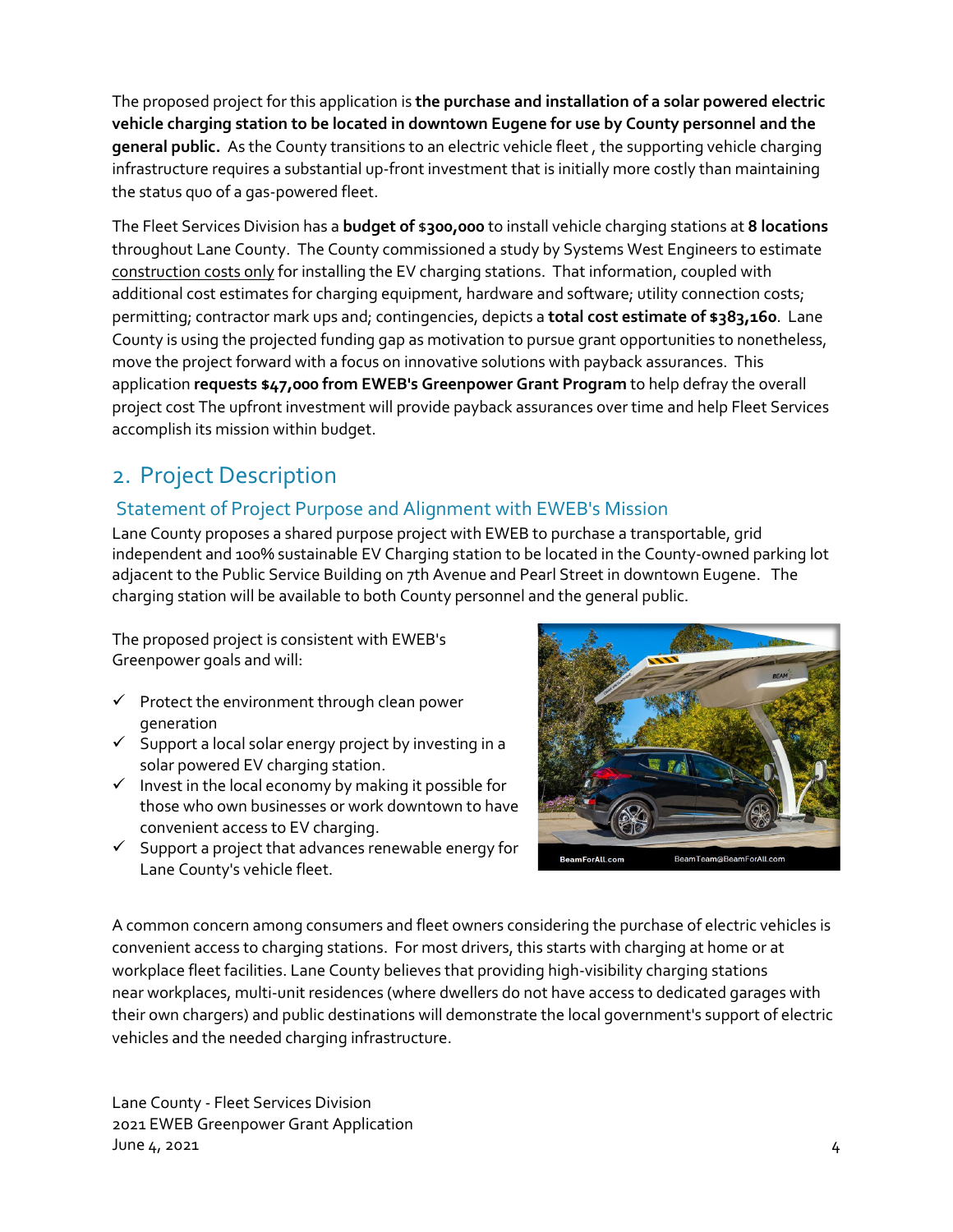The proposed location for the EV charging station to be purchased with this grant is within a short walking distance to numerous attractions and destinations in downtown Eugene. Namely, the popular Farmer's Market, Saturday Market, 5th Street Public Market and, several local businesses and multiunit residences. An EV charging station in the proposed location is expected to be the most heavily used of all planned locations.

A Greenpower Grant award will help stretch taxpayer dollars to successfully transition the County to an electric vehicle fleet, which is an initiative largely dependent on a shared purpose with local utilities. The cornerstone of policy for building Lane County's EV charging infrastructure is to partner with others who share our commitment to clean power. For example, in October 2020 Lane County received an Emerald People's Utility District (EPUD) grant award for assistance with installing an EV charging station at Howard Buford Recreation Area in the Mt. Pisgah Arboretum parking lot. A strong partnership between the County and EPUD is advancing the project. This grant application seeks similar assistance - but for a more technically advanced and innovative solution - from EWEB's Green Power Grant Program.

### <span id="page-6-0"></span>How the Population Served Will Benefit from the Project

The benefits of installing electric vehicle charging stations go hand-in-hand with the benefits of EV ownership therefore, the benefits of the proposed project are discussed, in part, in that context.

**Enhanced Energy Security:** EV's are more energy-efficient than gas-powered vehicles, less reliant on fossil fuels and therefore more resilient to energy price volatility.

**Lower Greenhouse Gas Emissions, Improved Air Quality, Enhanced Public Health:** EV's have either low (hybrid vehicles) or no (all electric vehicles) tailpipe emissions comprised of carbon monoxide, volatile organic compounds and nitrogen oxides.

Economic Benefits: Fleet Services and, EV owners generally, will have a 50% - 75% reduction in gasoline costs. Further, an Ohio study found that there was a \$1,300 economic benefit per electric vehicle purchased due to the shift away from spending on gas to instead spending in the local economy.

**Renewable Energy Source:** Investing in a solar powered EV charging station further reduces emissions by charging the vehicles with a renewable energy source.

**Decreased Range Anxiety:** A publicly-accessible, highly visible and conveniently located charging station in downtown Eugene will provide opportunity for EV charging while engaging in the local economy whether while at work or for leisure.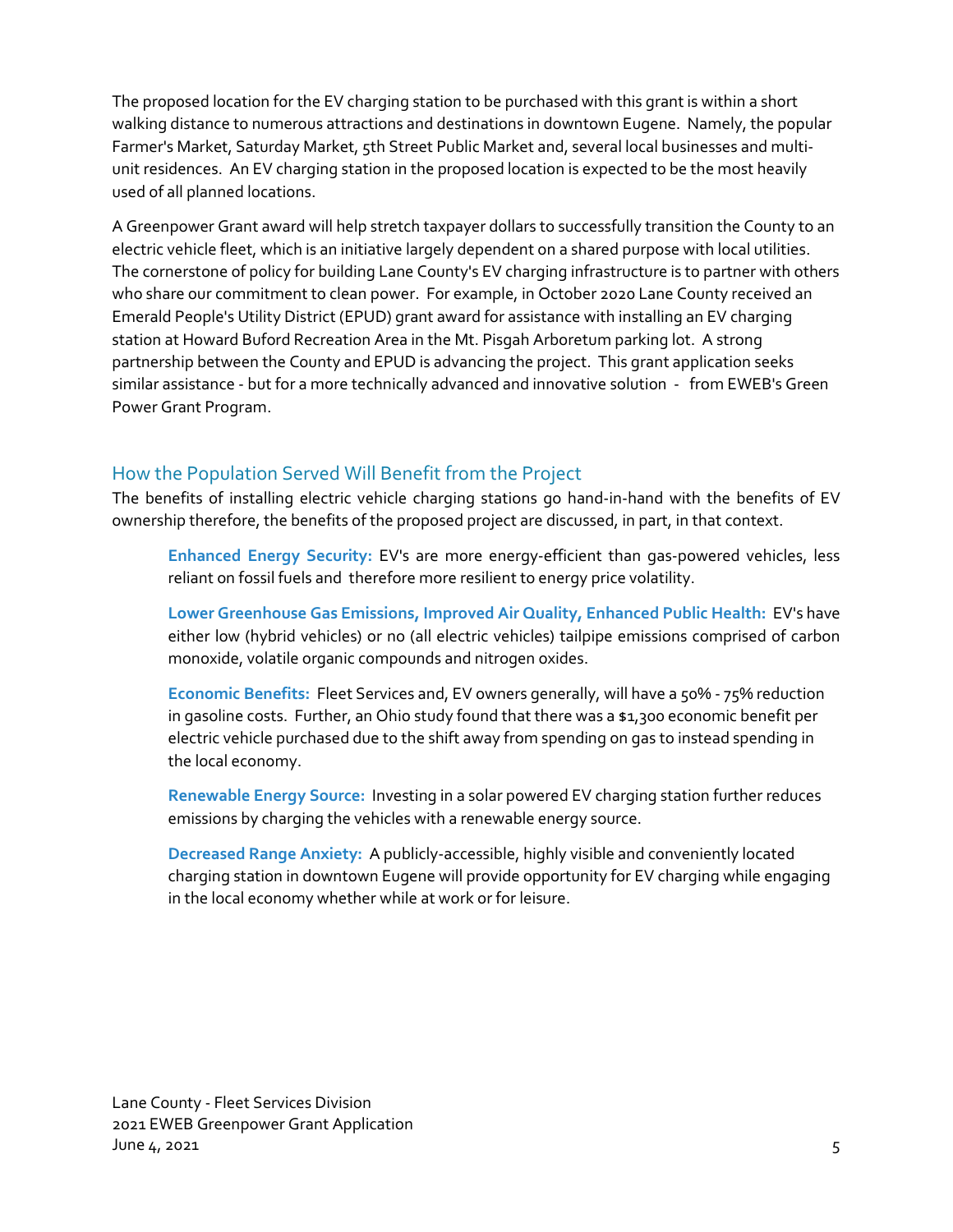#### <span id="page-7-0"></span>Project Implementation Strategies

This grant proposal requests funding for procurement of a solar powered charging station through a sole source selection process. The project proposes the EV ARC as described below in their informational materials followed by the four phases of the Fleet Services implementation strategy.

The patented EV ARC™ 2020 is the only 100% renewable, movable, grid-independent EV charging option and it fits in a standard parking space. It will make enough clean, renewable energy to power up to 265 e-miles in a day and charge up to 6 electric vehicles (EVs) at a time. It requires no permits, no construction, no trenching, and can be deployed in minutes by a zero-contact Beam Deployment Expert.

The EV ARC™ 2020 is a versatile energy-infrastructure product with a sleek aesthetic design that can provide power to charge everything from EVs, e-motorcycles and e-bikes, to outdoor digital displays, G radios, CCTVs (closed circuit TVs), lighting and personal electronics.

#### *Project Initiation Phase 1 (July - August 2021)*

Upon grant award, core stakeholders will be convened to create a standardized list of project-planning information — in other words, the details necessary to plan for equipment procurement, installation and deployment. That list will include a detailed scope statement to ensure all aspects of the project are identified and scheduled. Detailed timelines, cost calculations and a list of required personnel will be developed and refined. Most importantly, the expected project outcomes will be documented with detailed success metrics to assess return on investment and reduction in carbon emissions. The initiation phase's implementation criteria will also include an evaluation component for considering whether the new system and software should be considered for additional EV Charging locations.

#### *Installation Phase 2 (October 2021 - March 2022)*

Installation will include the equipment, attractive signage and, a public information campaign to draw attention to the new EV Charging station and will include EWEB's logo and a statement of shared purpose and funding for the charging station.

The Fleet Services Division will be responsible for maintenance and oversight of all project management and project implementation plans and actions. The installation phase will also kick off employee training and education efforts to integrate the new EV charging station into daily usage.

#### *Institutionalized phase 3 (March 2022 - June 2022)*

The institutionalized phase aims to fully commit the organization to the transition to an electric vehicle fleet. This phase will involve task-coordination, metric-tracking and a communication campaign across all departments. By the conclusion of this stage, the formal project planning checklist is integrated into Fleet Services' new workflows as more EV charging stations and electric vehicles are brought online.

#### *Maintenance and continuation phase 4 (July 22 - ongoing)*

The Maintenance and continuation phase represents establishing a culture wherein EV usage is as common place as the former gas-powered vehicle model. The goal of this phase is to optimize EV usage so it works organically and intuitively for all drivers of the County-owned electric vehicles.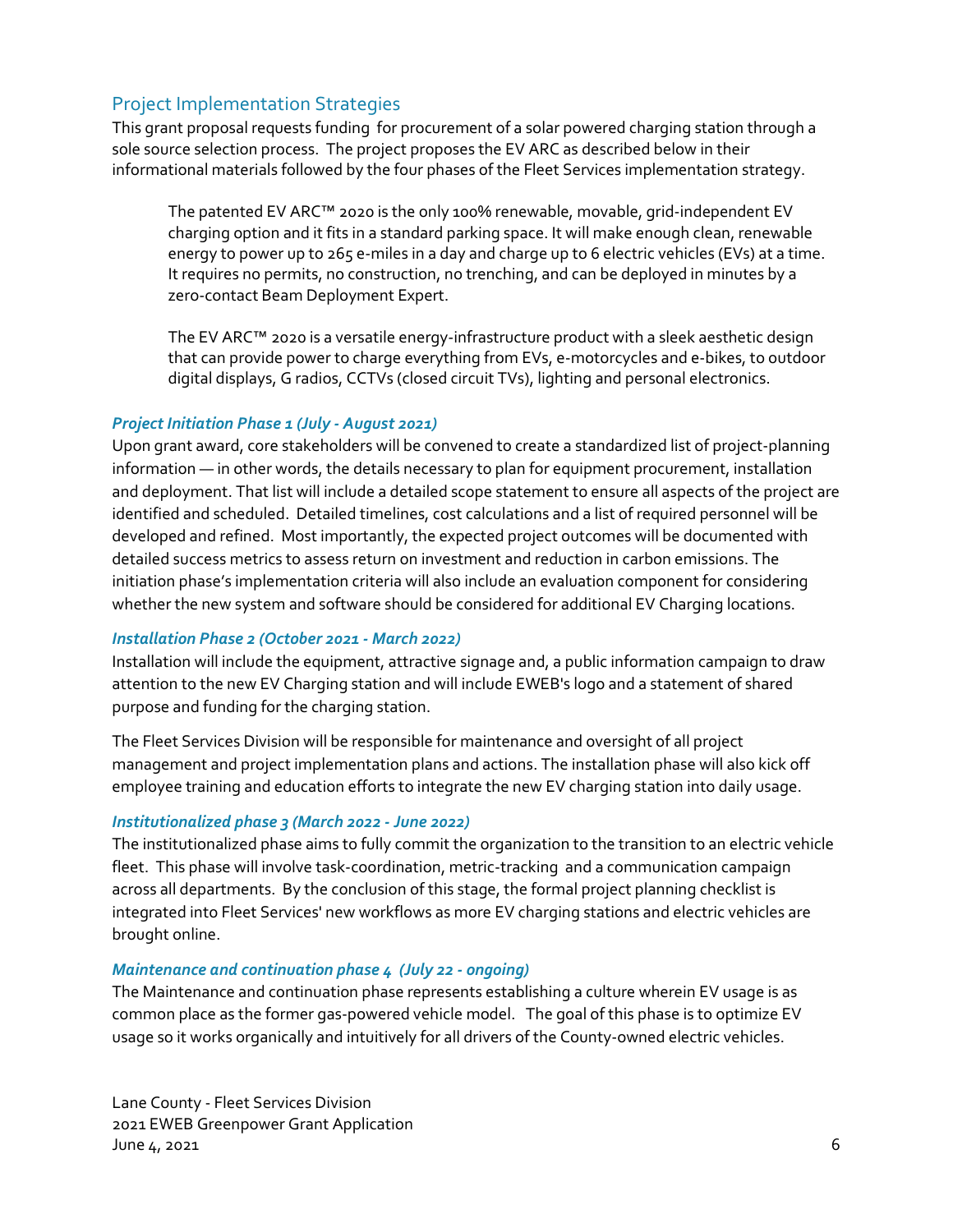## <span id="page-8-0"></span>3. Project Evaluation

The success of the project itself - purchase and install an EV charging station in downtown Eugene - will be organized using traditional project management best practices that include development of a work breakdown schedule, timeline and detailed budget.

#### <span id="page-8-1"></span>Project Success Criteria

Success of the project will be evaluated based on:

- o Schedule adherence project tasks will be performed pursuant to a prescribed schedule. Key milestones will be defined and the progress will be evaluated based on the timely completion of work.
- o Quality quality checks will be performed periodically to ensure all parties involved in the project are delivering goods and services at an acceptable level of expected quality.
- o Cost Cost estimates will be refined and actual costs incurred will be compared to budget. Deviations from budget will be mitigated as quickly as possible and corrective actions taken when necessary.
- o Stakeholder Satisfaction progress reports will be delivered on a regular, recurring basis and stakeholder satisfaction will be assessed to ensure all parties expectations are being met.
- o Lessons Learned will be solicited and documented.

#### <span id="page-8-2"></span>Project Outcomes and Results

- o Consistent Station Utilization station utilization will be tracked and analyzed.
- o Reinforced image of the County's commitment to clean technology that station will be publicized an promoted.
- o Ongoing Outreach and Information Program will be used to heighten awareness
- o Publicly accessible and ADA Accessible the station will be accessible to all.

#### <span id="page-8-3"></span>Effectiveness Metrics

- o Contribution towards reduced carbon footprint for County operations
- o Savings from reduced gasoline purchases
- o Market acceptance of usage fees
- o Minimum of ten years of station operation
- o Low up front and operational costs; payback period of less than 5 years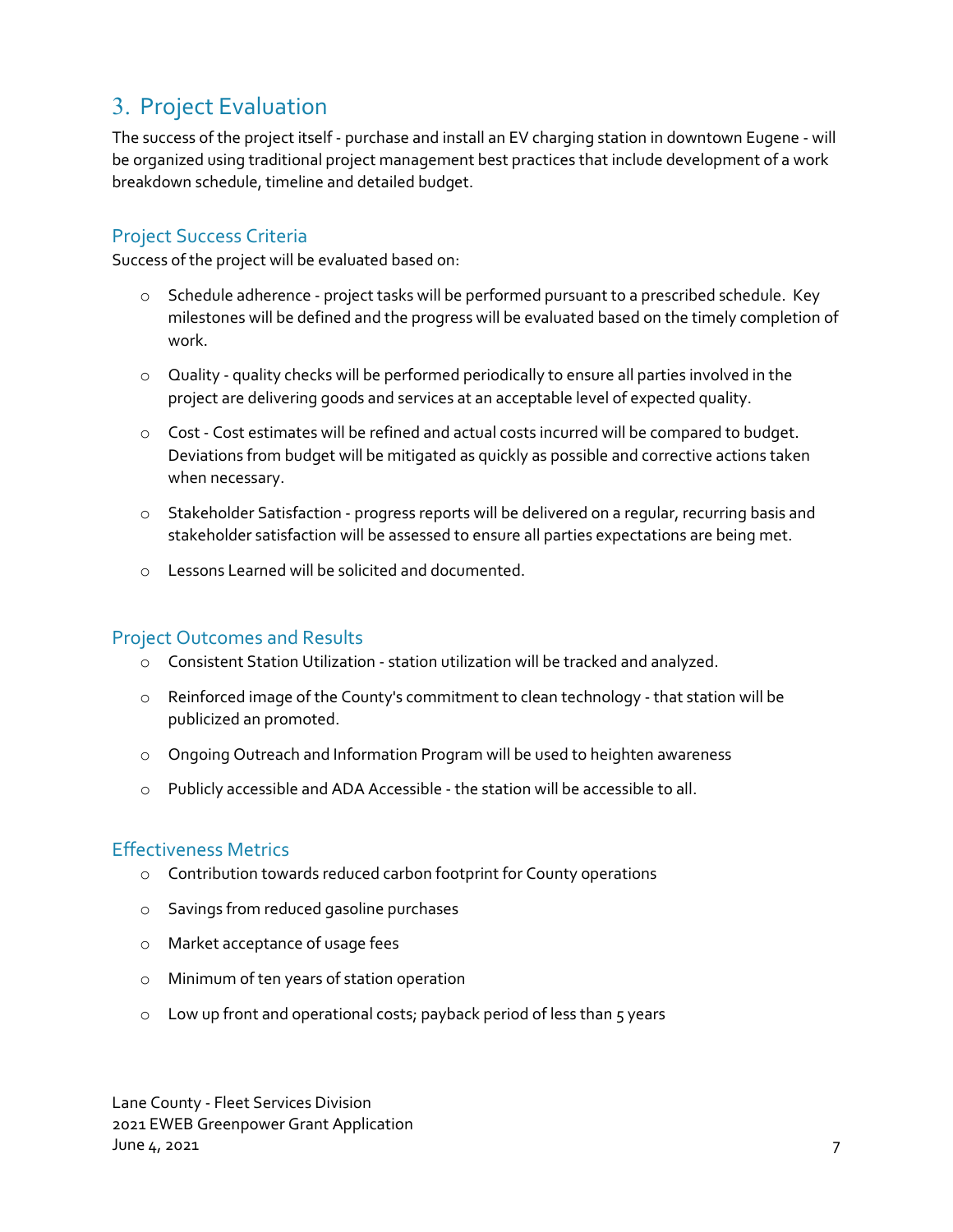## <span id="page-9-0"></span>Budget and Timeline

The total EV Charging Station cost is outlined below. The Fleet Services Division **requests \$47,000** from the EWEB Greenpower Grant program and **Lane County commits** to matching funds in the amount of **\$32,585**.

TOTAL COST OF EV CHARGING STATION AS INSTALLED BY VENDOR

- \$ 59,400 Base Model EV Arc
- \$ 5,071 ChargePoint CT-4013-GW1 Single-Port Station
- \$ 6,949 ChargePoint CT-4023-GW1 w/CT4000 PMGMT Dual-Port Station
- \$ 1,965 Emergency Power Panel
- \$1,200 Grid Connect
- **\$ 74,585 Total Vendor Cost**

To illustrate how this project fits with the larger Fleet Services project plan for implementing an EV charging infrastructure, a snapshot of the total project budget is shown below. The grant proposed project is shown on a white background with black font and, all other EV charger locations and their associated costs are shown on gray background with gray font.

|                                                                  |    | Mt. Pisgah<br>(in progress) |    | <b>Wheeler Pavilion</b><br>aka Fair Grounds Public Health<br>(completed) |     | <b>Building</b> |               | Parole &<br>Probation<br>(3 stations) |    | <b>Public Service</b><br><b>Building</b> |                    | Behavioral<br>Health<br><b>Building</b> |     | Juvenile Justice<br>Center<br>(secured<br>parking) |     | Developmental<br><b>Disabilities</b><br>(2 stations) |      | <b>Public Works</b><br>Campus<br>(completed) |
|------------------------------------------------------------------|----|-----------------------------|----|--------------------------------------------------------------------------|-----|-----------------|---------------|---------------------------------------|----|------------------------------------------|--------------------|-----------------------------------------|-----|----------------------------------------------------|-----|------------------------------------------------------|------|----------------------------------------------|
| <b>Estimated Construction Costs</b>                              | Š. | 15,000.00                   | -Ś | 7,179.00                                                                 | Ŝ.  | 9,500.00 \$     |               | 4,500.00                              |    |                                          | Ŝ.                 | $9,900.00$ \$                           |     | 38,900.00 \$                                       |     | 4,500.00                                             |      |                                              |
| <b>Charging Station</b>                                          |    |                             |    |                                                                          |     |                 |               |                                       |    |                                          |                    |                                         |     |                                                    |     |                                                      |      |                                              |
| <b>BEAM EV ARC 2020</b><br><b>CT4000 Charging Station</b>        |    |                             |    |                                                                          |     |                 |               |                                       | Ś  | 74,585.00                                |                    |                                         |     |                                                    |     |                                                      |      |                                              |
| Hardware                                                         | \$ | 5,768.00                    | -Ŝ | 5,768.00                                                                 | - Ś | 5,768.00        | -S            | 17,304.00                             |    |                                          | \$                 | 5,768.00 \$                             |     | $5,768.00$ \$                                      |     | 11,536.00                                            | - S  | 17,304.00                                    |
| <b>Upfront Software Costs</b>                                    | Ś. | 2.638.00                    | S  | 2.638.00                                                                 | - S | 2.638.00        | -Ś.           | 7.914.00                              |    |                                          | -S                 | $2.638.00$ \$                           |     | $2.638.00$ \$                                      |     | 5.276.00                                             | -Ś   | 18,466.00                                    |
| 5-year Warranty                                                  | Ś  | 2,495.00                    | Ŝ  | 2,495.00                                                                 | Ŝ   | 2,495.00        | Ŝ             | 7,485.00                              |    |                                          |                    | 2,495.00                                | - S | 2,495.00                                           | -Ŝ  | 4,990.00                                             | -Ŝ   | 9,980.00                                     |
| <b>Subtotal</b>                                                  | Š. | 25,901.00                   | S. | 18,080.00                                                                | -S  | 20,401.00       | $\mathcal{S}$ | 37,203.00                             | Ŝ  | 74,585.00                                |                    | 20,801.00 \$                            |     | 49,801.00 \$                                       |     | 26,302.00                                            | -S   | 45,750.00                                    |
| <b>Other Construction Costs</b>                                  |    |                             |    |                                                                          |     |                 |               |                                       |    |                                          |                    |                                         |     |                                                    |     |                                                      |      |                                              |
| <b>Utility Connection Work</b>                                   | \$ | 5,000.00                    |    |                                                                          | \$  | 5,000.00        | - S           | 5,000.00                              | Ŝ  | 5,000.00                                 | Ŝ.                 | $5,000.00$ \$                           |     | $5,000.00$ \$                                      |     | 5,000.00                                             | - \$ | 3,000.00                                     |
| <b>Contractor Mark Up 12%</b><br><b>Construction Contingency</b> | Ś. | 1,800.00                    |    |                                                                          | Ś.  | $1,140.00$ \$   |               | 540.00                                | Ŝ  | $\sim$                                   | $\dot{\mathsf{S}}$ | 1,188.00 \$                             |     | $4,668.00$ \$                                      |     | 540.00                                               |      |                                              |
| 20%                                                              | Ś  | 3.000.00                    |    |                                                                          | Ś   | 1.900.00        | Ŝ.            | 900.00                                | -Ś |                                          |                    | 1.980.00                                | - Ś | 7.780.00                                           | -Ś. | 900.00                                               |      |                                              |
| <b>Subtotal</b>                                                  | Š. | 9,800.00                    | Ś  |                                                                          | Ś   | 8,040.00        | S.            | 6,440.00                              | Ŝ  | 5,000.00                                 | Š.                 | 8,168.00                                | - Ś | 17,448.00 \$                                       |     | $6,440.00$ \$                                        |      | 3,000.00                                     |
| <b>Total Project Budget</b>                                      |    | 35,701.00 \$                |    | 18,080.00                                                                | Ś   | 28.441.00       | Ŝ             | 43,643.00                             | Ŝ  | 79,585.00                                | Š.                 | 28,969.00 \$                            |     | 67,249.00 \$                                       |     | 32,742.00                                            | -Ś   | 48,750.00                                    |
| <b>Grant Funding</b>                                             |    | (24,000.00)                 |    |                                                                          |     |                 |               |                                       | Ś  | (47,000.00)                              |                    |                                         |     |                                                    |     |                                                      |      |                                              |
| Net Cost to County                                               |    | 11,701.00 \$                |    | 18,080,00                                                                | Ŝ.  | 28,441.00       | -S            | 43,643.00                             | Ŝ  | 32,585.00                                |                    | 28,969.00 \$                            |     | 67,249.00                                          | -S  | 32,742.00                                            | -Ŝ   | 48,750.00                                    |
| <b>TOTAL ALL SITES</b>                                           |    | 383,160.00                  |    |                                                                          |     |                 |               |                                       |    |                                          |                    |                                         |     |                                                    |     |                                                      |      |                                              |
| <b>GRANT FUNDING</b>                                             |    | (71,000.00)                 |    |                                                                          |     |                 |               |                                       |    |                                          |                    |                                         |     |                                                    |     |                                                      |      |                                              |
| <b>TOTAL COST TO COUNTY</b>                                      | Š. | 312,160.00                  |    |                                                                          |     |                 |               |                                       |    |                                          |                    |                                         |     |                                                    |     |                                                      |      |                                              |

#### Lane County Fleet Services, Budget Snapshot for EV Charging Infrastructure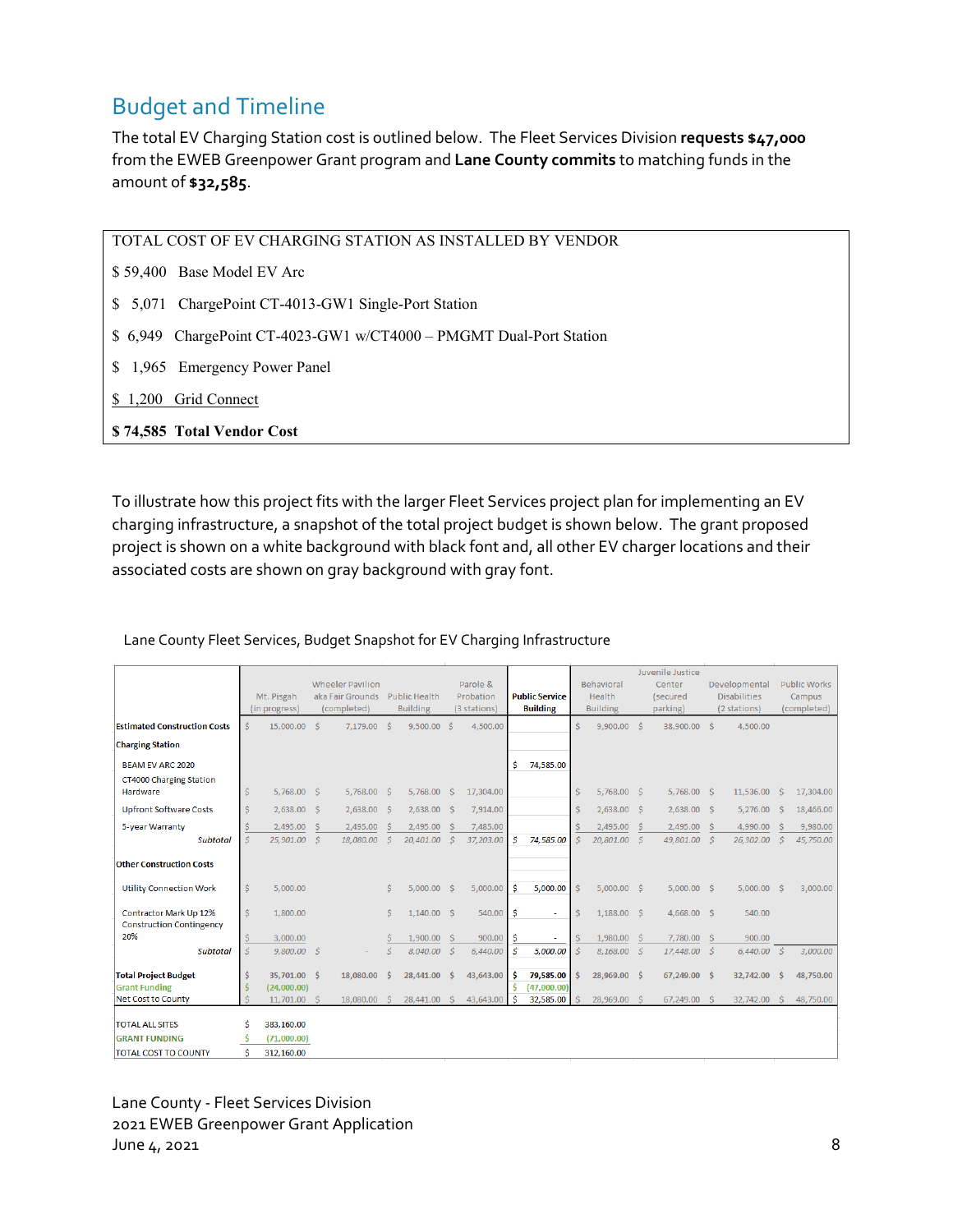The estimated timeline for this project is six to eight months from the date of grant award as depicted in the graph below.

|                                        | $Jul-21$ | Aug-21 | $Sep-21$ | $Oct-21$ | <b>Nov-21</b> | $Dec-21$ | $Jan-22$ | Feb-22 |
|----------------------------------------|----------|--------|----------|----------|---------------|----------|----------|--------|
| <b>Grant Contract Signed</b>           |          |        |          |          |               |          |          |        |
| <b>Project Initiation</b>              |          |        |          |          |               |          |          |        |
| <b>Convene Stakeholders</b>            |          |        |          |          |               |          |          |        |
| <b>Start Procurement Process</b>       |          |        |          |          |               |          |          |        |
| <b>Installation Phase</b>              |          |        |          |          |               |          |          |        |
| Convene Core user Groups / Departments |          |        |          |          |               |          |          |        |
| Develop SOP's                          |          |        |          |          |               |          |          |        |
| <b>Receive and Install Equipment</b>   |          |        |          |          |               |          |          |        |
| Design and Install Signage             |          |        |          |          |               |          |          |        |
| Launch Public Information Campaign     |          |        |          |          |               |          |          |        |
|                                        |          |        |          |          |               |          |          |        |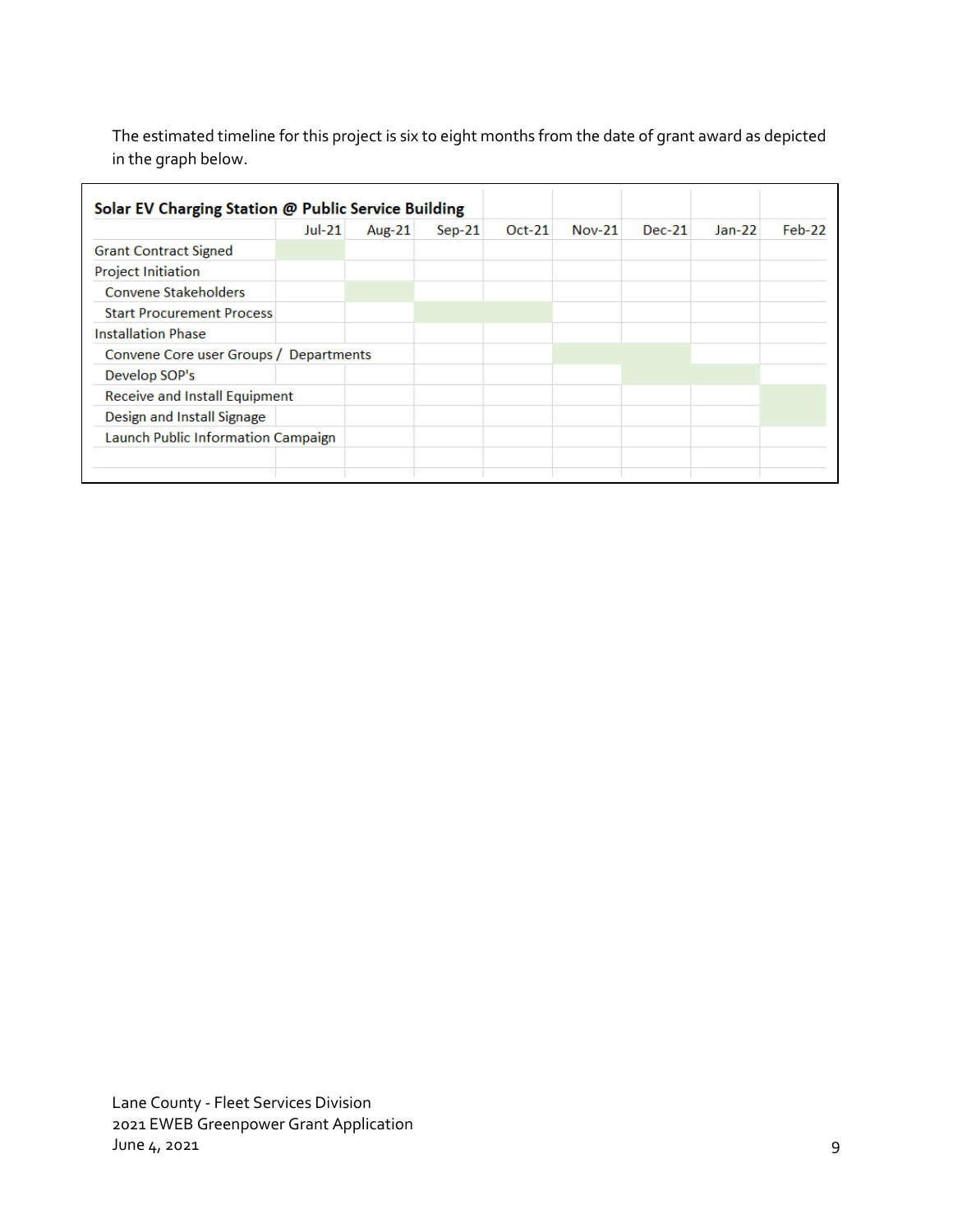## <span id="page-11-0"></span>Attachment 1. Resumes of Key Staff

#### **Michael Johns / General Services Manager**

Michael has been in current position as Lane County General Services Manager since 2009. He is responsible for Fleet and Animal Services. Focus in fleet has been improving county's carbon footprint and other sustainability issues with particular emphasis on alternative fuels. Michael is a retired U.S. Army Transportation Corps Officer with extensive national and international experience in multi-modal transportation operations. He served as the regional acquisition and remarketing manager for the General Services Administration in Atlanta, GA and was later promoted to the GSA fleet manager for Florida. Michael joined the United Nations Department of Peacekeeping Operations and served as the Chief Transport Officer in the peacekeeping missions in Nepal and Timor-Leste. He has BA in History from the University of Oregon and a MS in Environmental Policy and Management from the University of Denver.

#### **John Roche / Fleet Logistics Supervisor**

- LCPW primary fleet acquisitions and disposal specialist Purchaser of all heavy duty and light duty equipment with 21 year background in automotive and equipment industry, and 4+ years specific experience in government purchasing and contracts. SME in County and State procurement policies, rules, and regulations. Average annual budget management of \$4-5 million in capital expenses.
- Parts procurement supervisor manage two FTE, an annual parts purchasing budget of  $$1+$  million as well as standing parts inventory of \$750k+
- Fuel program supervisor Oversee equipment management, maintenance on LCPW liquid fuel management systems, and annual purchasing budget of \$1.5 million in liquid fuel purchases. Compliance supervisor and current Class A fuel operations certificate holder.
- Fleet project management numerous departmental improvement projects; Fleet audit review and operational improvement committee member. Fleet OS administration – upgrades, team training, and workflow management. Fleet pool improvements and hardware upgrades (currently underway). Fleet billing program overhaul and OS application implementation (currently underway). Fleet electrification – drafting EV first policy, procurement plan for fleet vehicle electrification, and charging infrastructure phased plan improvements and additions.

#### **Nathan Mitchell-Hooks / Public Works Analyst**

Nathan Mitchell-Hooks has served as the Public Works Analyst for the Fleet & General Services division of the Lane County Public Works department for over two years. Nathan's duties include the management of data related to the division's fuel program, coordination and construction of division's service contracts, purchase orders, and bid documents, analysis of current market trends related to electric vehicles and new fuel technologies, and supervision of schedules and duties for division's projects, such as its \$250K, five-year EV infrastructure project. Nathan is actively on the lookout for new opportunities to leverage innovative technology in order to aid Fleet in its goals of implementing and encouraging sustainable practices across Lane County. Nathan is the project manager for Fleet Services' EV charging infrastructure projects.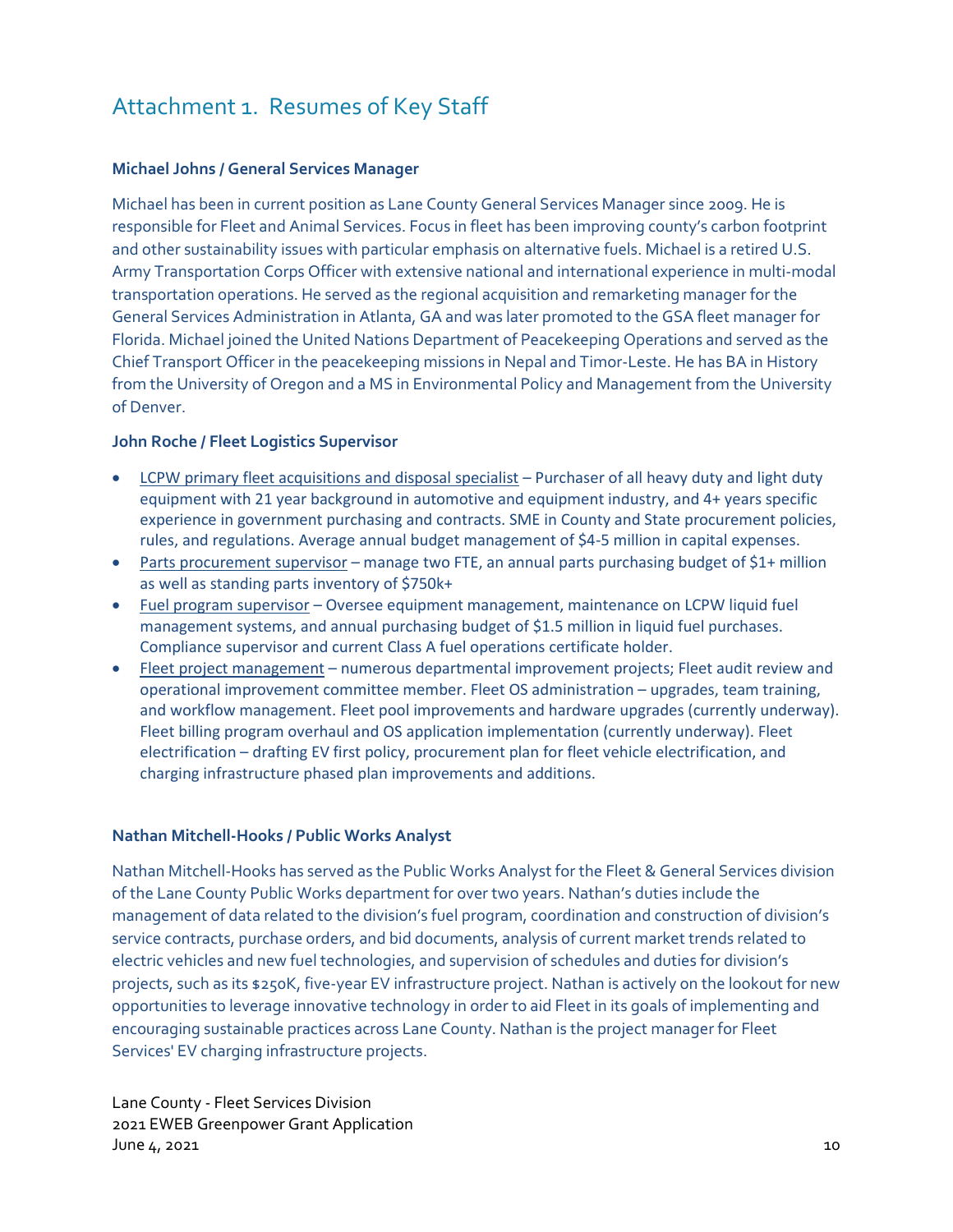## <span id="page-12-0"></span>Attachment 2. Other EWEB Funding

Tue 4/20/2021 10:55 AM Sarah.Helmers@EWEB.ORG Commercial Clean Charge Rebate Program Completion To MITCHELL-HOOKS Nathan D (PW): ROCHE John M



#### Dear LANE EVENTS CENTER,

EWEB's Customer Solutions Department would like to thank you for participating in our Clean Charge - Commercial Level 2 EV Charger Rebate Program. Rebate offer is subject to availability and offer valid for 90 days.

Your \$1,000 rebate payment will be processed within 4-6 weeks. If you have any questions, please contact me.

Please tell us about your experience by completing a brief survey here: https://conta.cc/2FdTrWW

Thank you,

#### **Sarah Helmers**

EWEB Customer Solutions PO Box 10148<br>PO Box 10148<br>Eugene, OR 97401<br>541-685-7442 ems.answers@eweb.org<br>eweb.org/saveenergy



Tue 1/19/2021 3:45 PM

Sarah.Helmers@EWEB.ORG Commercial Clean Charge Rebate Program Completion

To ROCHE John M; MITCHELL-HOOKS Nathan D (PW)

↑ You forwarded this message on 1/19/2021 4:07 PM.



Project ID# 353352 Electric Vehicles - Commercial Premise 3040 N DELTA HWY **EUGENE OR 97408-1636** 

#### Dear LANE COUNTY PUBLIC WORKS,

EWEB's Customer Solutions Department would like to thank you for participating in our Clean Charge - Commercial Level 2 EV Charger Rebate Program.

Your rebate payment amount of \$4,000 will be processed within 4-6 weeks. If you have any questions, please contact me.

Please tell us about your experience by completing a brief survey here: https://conta.cc/2FdTrWW

Thank you,

#### **Sarah Helmers**

**EWEB** Customer Solutions PO Box 10148 Eugene, OR 97401